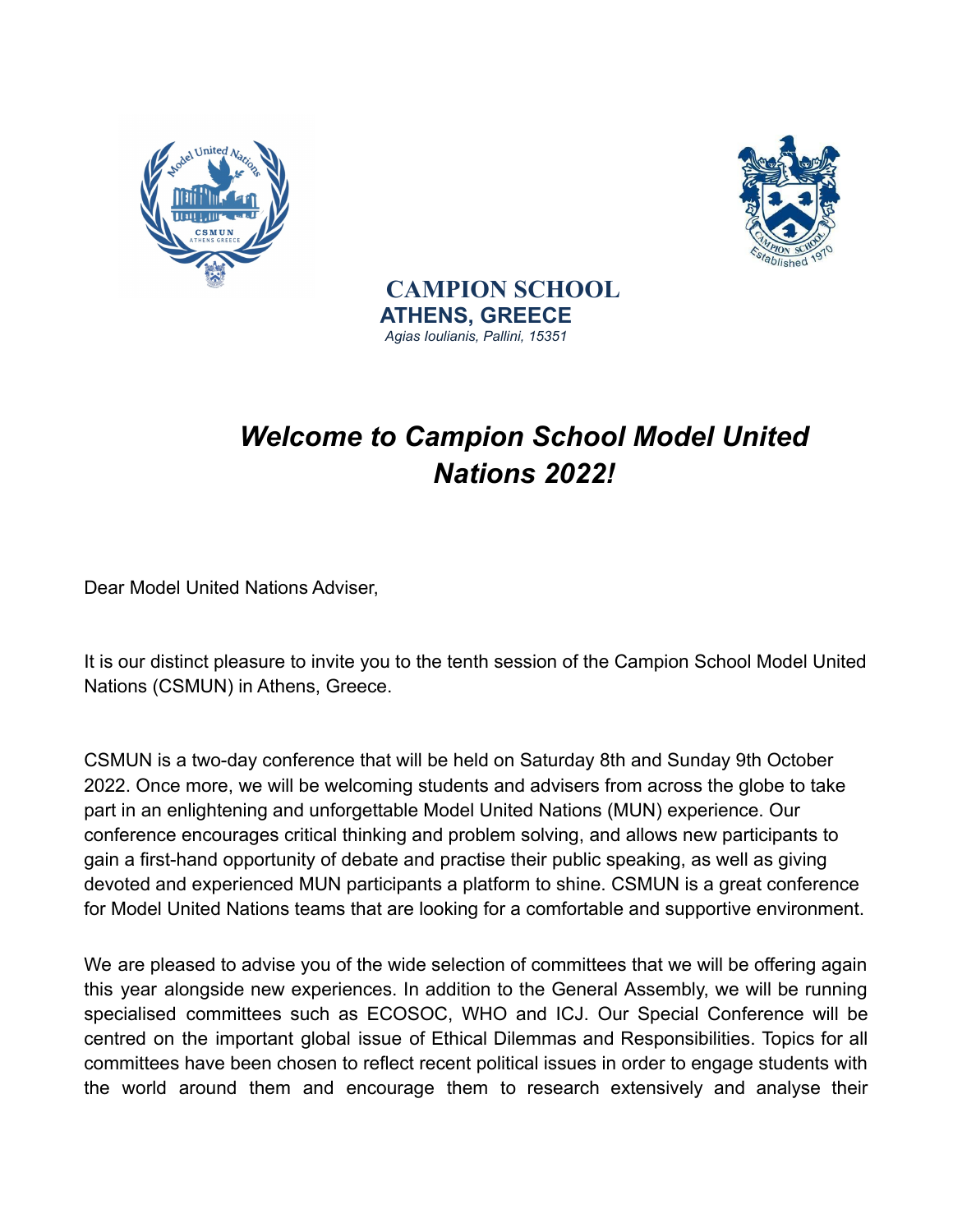respective country's policies and political relations. We are certain that each committee will allow both novice and experienced participants to put their skills to good use and expand their knowledge of the world around them, not only through the chosen topics but also by cooperating with other participants from around the world.

We encourage you to visit our website for continuous updates and general information about our conference at https://mun.campion.edu.gr. An application may be made by filling in the form attached and submitting it via email to gtheo@campion.edu.gr The deadline for receipt of applications is **Friday 27th May 2022**. The delegate/chair/advocate/judge fee for the 10th session of CSMUN is  $\epsilon$ 50. There is a delegation fee of  $\epsilon$ 50 to be paid by Friday 10th June 2022. Please note that if a school has one adviser only there is no fee to pay. However, each additional adviser incurs a cost of  $\epsilon$ 50. We hope your Model United Nations team will be part of our 2022 conference and we look forward to hearing from you soon.

If you have any questions, please do not hesitate to contact us.

Yours sincerely,

Georgina Theoharopoulou CSMUN Head Organiser gtheo@campion.edu.gr Helen Salter CSMUN Co-Head Organiser hsalter@campion.edu.gr

### *Campion School Model United Nations* - *The 10th Annual Conference*

Campion School Model United Nations (CSMUN) is a two-day conference hosted by Campion School, a British international school located in Pallini, Athens, Greece. Over the past few years, we have welcomed students and teachers from Greece as well as from abroad to participate in this exciting, educational Model UN experience. Our conference provides a safe and comfortable environment for newcomers to develop skills of debate and public speaking whilst expanding their knowledge of the world around them, as well as offering challenging debating and chairing opportunities to more seasoned MUN delegates. Once again, we invite you to experience the opportunities and surprises CSMUN 2022 has to offer!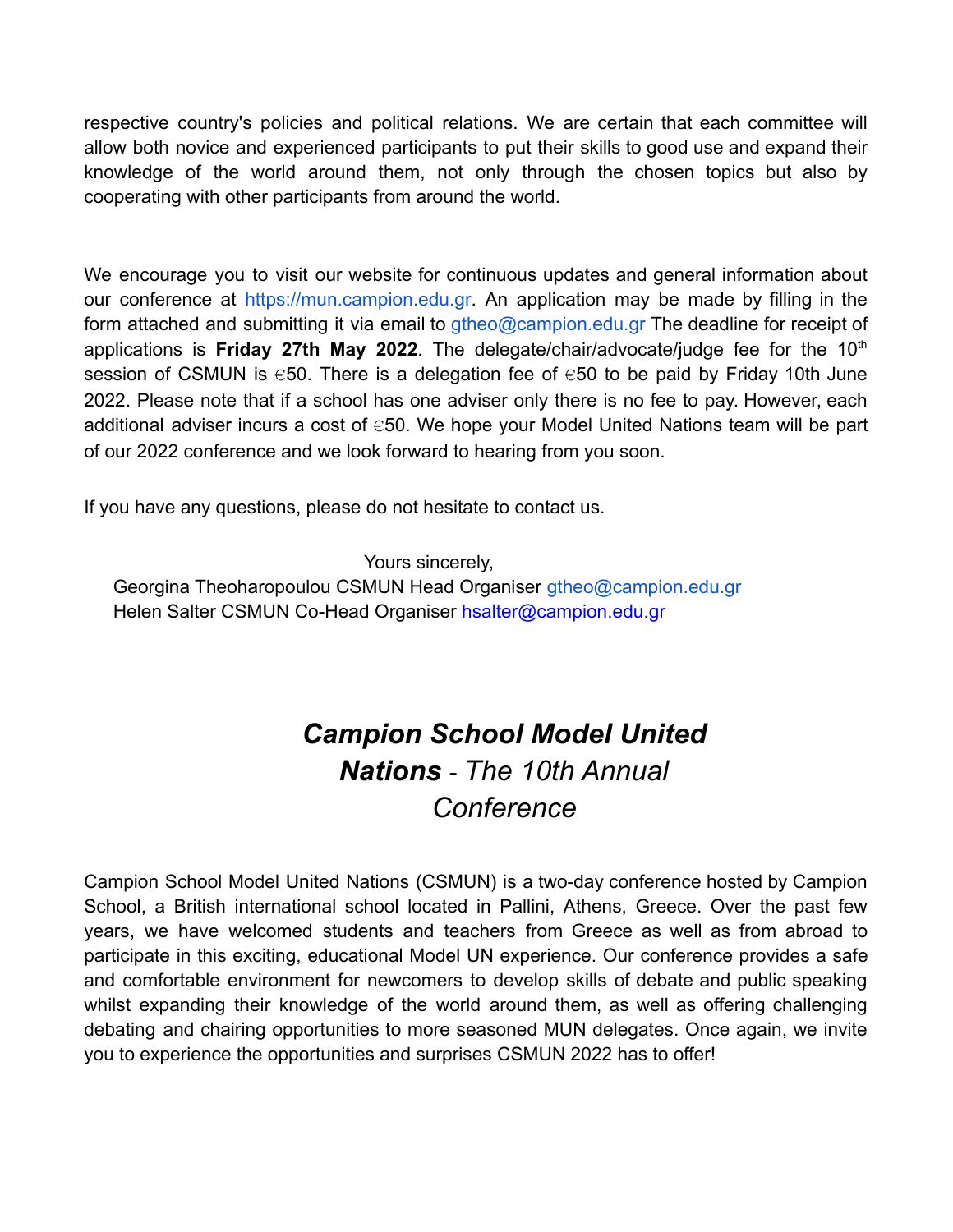Now, as in previous years, our dedicated MUN staff is committed to offering lively debate in a welcoming and productive atmosphere. The delegates conclude the two-day conference having learned more about their abilities but also about the different lives and opportunities of others around the world. CSMUN brings together people from different backgrounds and perspectives, allowing them to share their opinions with respect and understanding. We challenge participants to move outside their comfort zone and question their own stance on important issues. We are dedicated to educating influential leaders and thinkers of the future!

The 10th annual Campion School Model United Nations Conference will prove yet again to be one that is memorable for both its ingenuity and productivity. Tomorrow Begins Today – come and join us!

## **Conference Information**

The **participation fee** is **€50** for all participants: delegates, judges, advocates and chairs. There is a school delegation fee of **€50 per school**, regardless of the number of countries represented. Admission for up to one adviser per school is free. A second/third adviser will pay **€50**. Those wishing to fill a chairing position must submit a **student officer application** found on our website by **Monday 18th April 2022.**

In this innovative simulation of the United Nations, delegates aged between **12** and **18** will have the opportunity to discuss matters of international importance, enhance their understanding of UN committee procedures and simultaneously prepare themselves for MUN conferences designed for students at higher levels of education. **Youth Assembly** is open to **12-14** year-olds only. In addition, certain committees may be more suitable for younger participants, such as the Environmental Commission, the Social, Cultural, and Humanitarian Committee, and the Special Conference.

**Schools from abroad**, as well as from Greece, will be participating in the conference. As there will be limited places available, we encourage you to meet our **application deadline (Form 1) of Friday 27th May 2022.** Once an application has been completed and sent, and the **School Fee** of **€50** has been deposited, you will be allocated a country/countries, and sent **Registration (Form 2)** to complete by **Wednesday 15th June 2022**. All fees for chairs and delegates must be paid by **Friday 23rd September 2022.**

The final programme and agenda will be posted on our website prior to the conference to enable students to prepare resolutions beforehand. On the day of the conference, delegates proceed directly to their committee rooms and advisers should register their school at the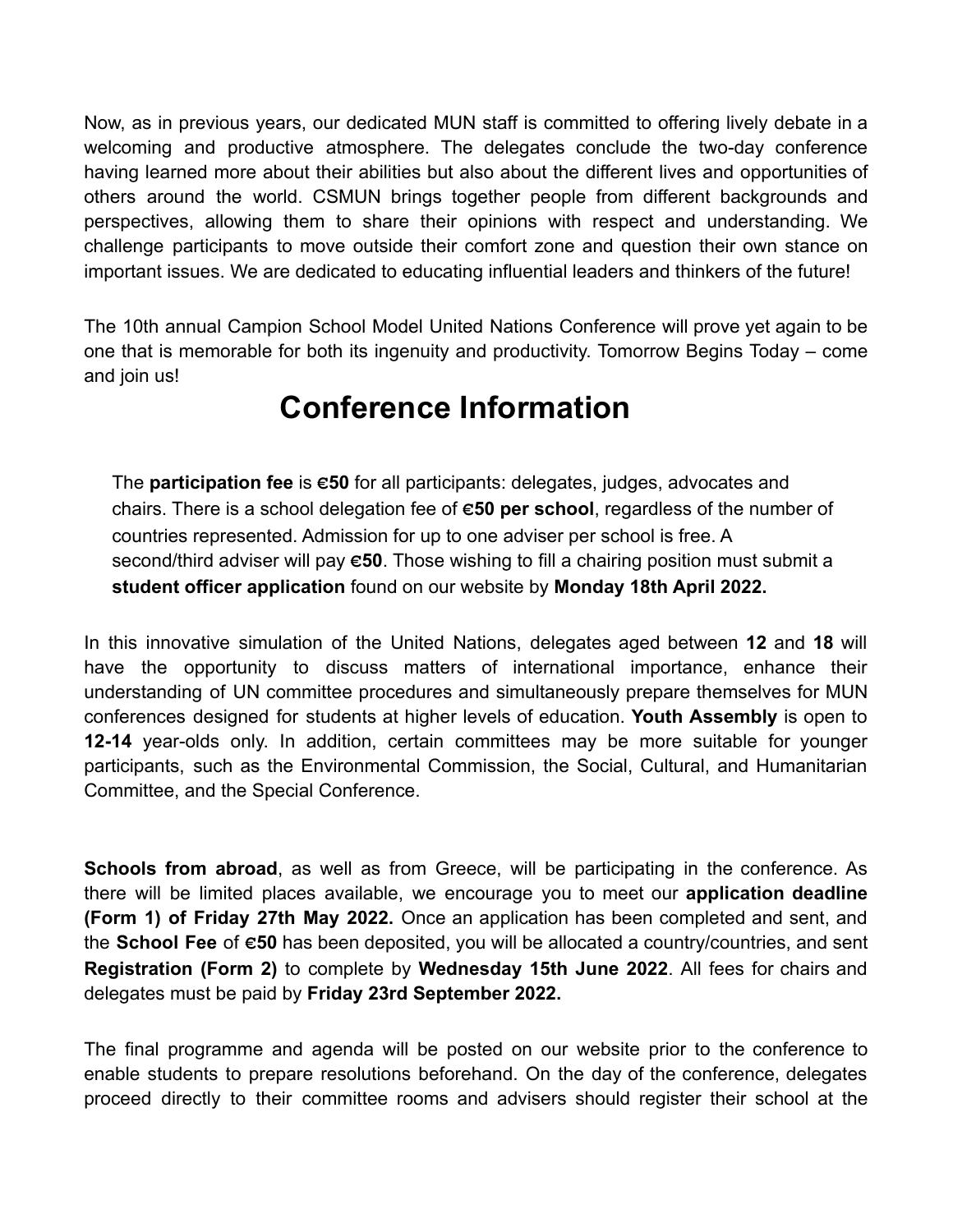designated desk and will receive information packs, name tags, folders, lunch tokens and other important materials for the conference. **An adviser must be present to register a delegation.**

Formal business attire is required for all delegates attending the conference. **T-shirts, shorts, jeans or any other form of casual clothing are not acceptable**. Particularly due to the international nature of this conference, we encourage all participants to dress respectfully and any delegate not conforming to the dress code will not be permitted to participate.

Campion School's premises have two car parks on site with an additional car park opposite the main entrance. Local participants must arrange their own transportation to and from the conference. Please check online at https://campion.edu.gr/ for specific directions to the school. Campion School address: Agias Ioulianis, Pallini, Athens 153 51.

Lunch and refreshments will be provided to all registered participants. Food tokens will be distributed during registration on the first day.

## **Schools from abroad**

Schools participating from abroad will be expected to pay the **€50 entry fee per delegate** or **student officer/chair/judge** as well as an **€50 school participation fee.** The price does not include flights, accommodation nor any meals other than lunch on Saturday and Sunday, which will be provided at school during the conference.

For a comfortable visit, we encourage schools from abroad to arrive on Thursday 6th October or on the morning of Friday 7th October. Depending on the number of participants, we will arrange tours and fun activities to introduce the delegates to Athens and enjoy interaction with fellow pupils from other schools. An evening meal will be arranged at a traditional Greek tavern for all visitors from abroad.

Accommodation at either the 4-star President Hotel (43, Kifissias Avenue, Athens 115 23) or the 4- star Athens Status Suites (Petraki 28, Athina 105 63) can be arranged for schools from abroad. Early registration (i.e. before the deadline of Friday, 27th May 2022) will ensure fair prices and comfortable accommodation throughout your stay. We want you to enjoy the beauty of Greece and its wonderful culture!

Transport to and from the conference will be arranged by Campion School, as will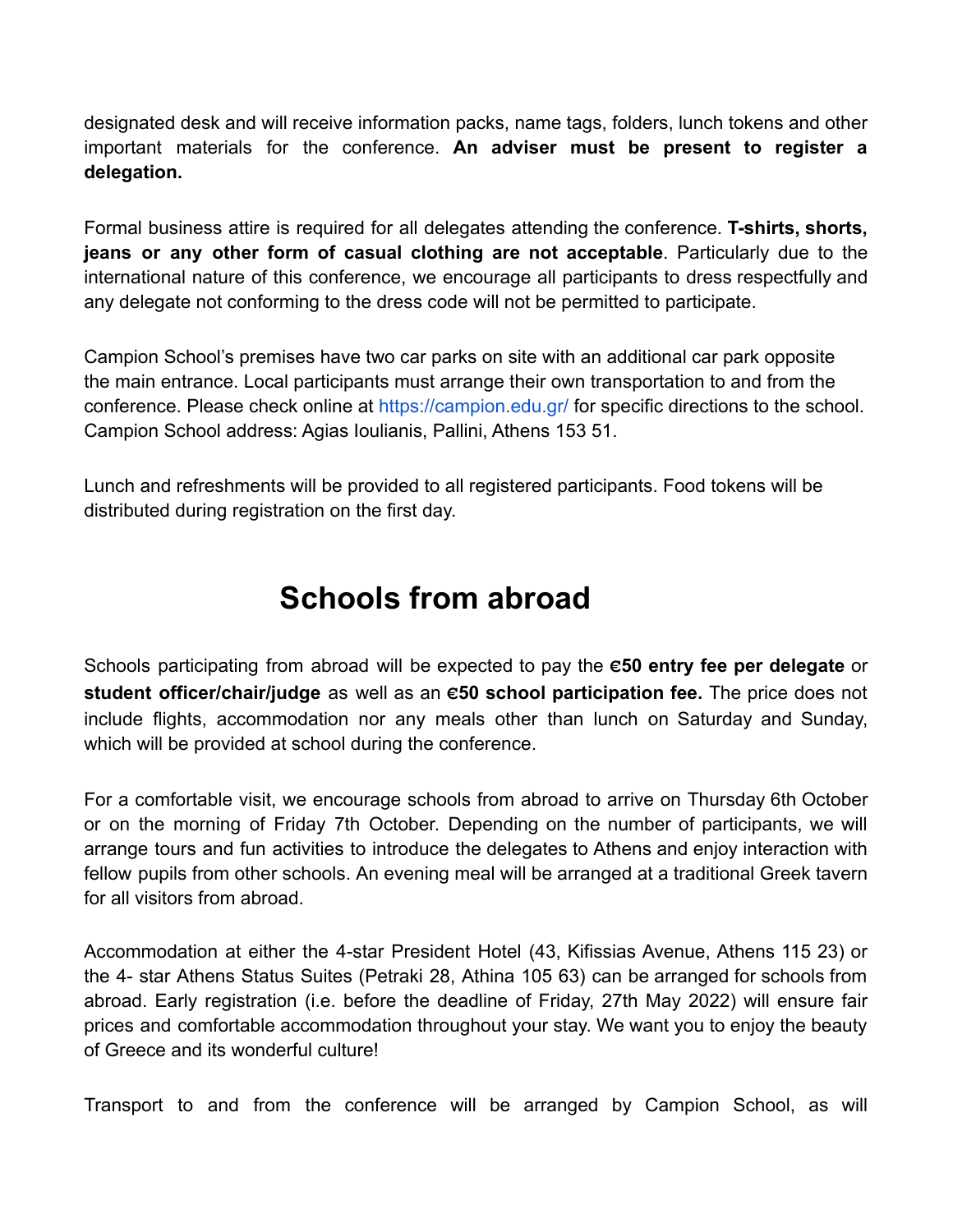transportation for all other arranged activities. If you are interested in any specific activities or have any questions, please contact us as early as possible.

The full conference price comprises (this is the maximum amount of payment: note it may decrease before the conference):

- **€50** entry fee per delegate/student officer

- **€50** school participation fee
- **€50 for an** additional second/third adviser
- **€25 per person** for a traditional, Greek taverna dinner on Saturday evening -

**Accommodation costs will depend upon choice of hotel** (to be paid directly to the hotel) - **€25** per person for transport (coaches will be provided for all arranged and scheduled activities to be paid along with registration to Campion School). Information about Student Officer/Chairing positions for students from abroad can be found on our site.

# **Student Officer/Chair Applications**

All applicants for the position of Student Officer must complete the application form on our website and provide a personal statement (added in the form). The personal statement should briefly explain:

- the position you are applying for
- the reason you are applying
- why you are interested in MUN
- your MUN experience to date.

You may also wish to include a short letter of recommendation from your MUN adviser, which should be sent to [munsecretariat@campion.edu.gr](mailto:munsecretariat@campion.edu.gr)

Applicants must then attend Student Officer interviews. For those applying from abroad, these interviews will be conducted via Google Meet. All applicants for these positions must be fluent in English and be able to demonstrate their MUN knowledge and experience in an interview.

Secretariat members and Student Officers are required to attend a number of workshops prior to the conference.

Good luck to all applicants!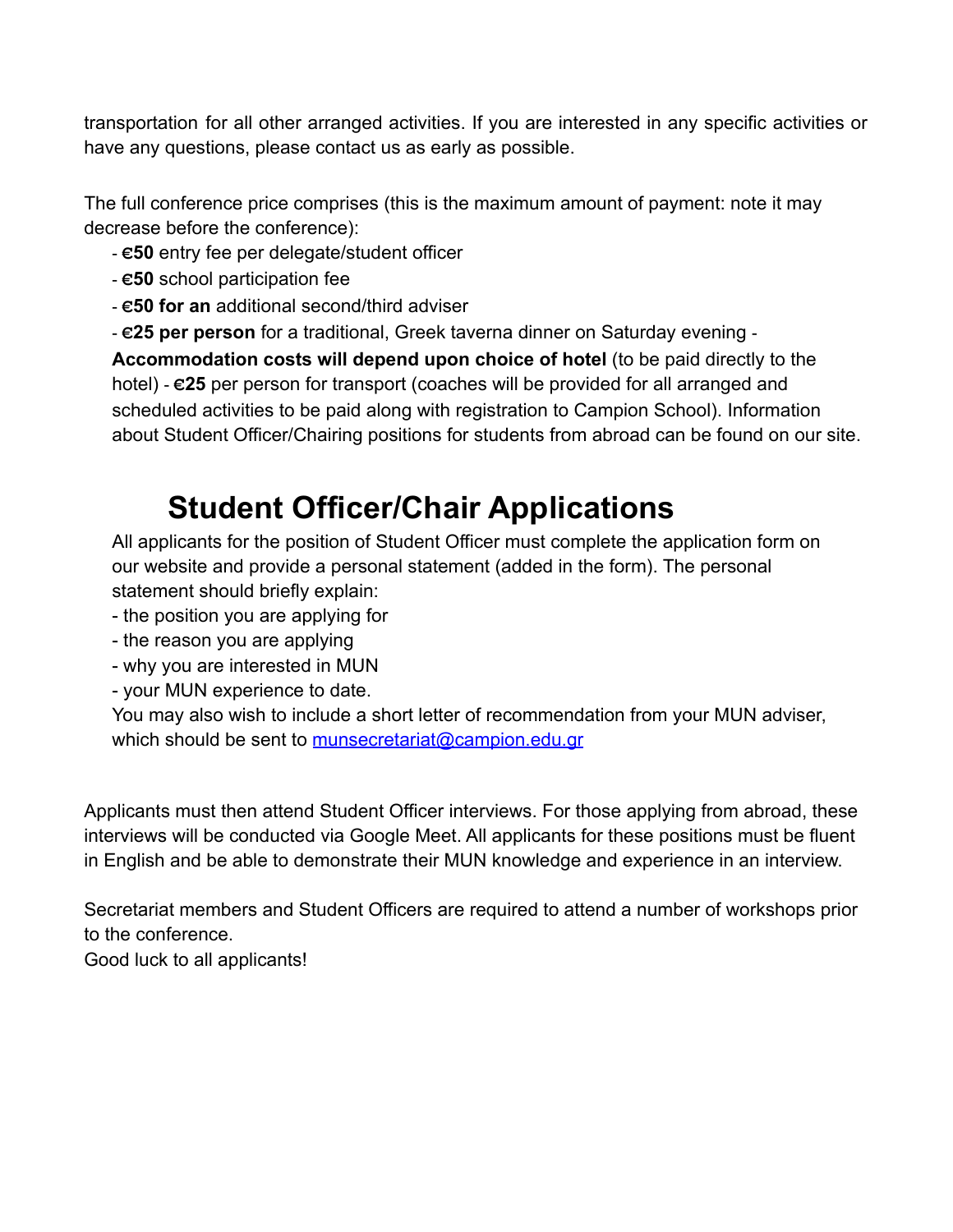### *Committees*

General Assembly:

- Disarmament and International Security Committee (GA 1)
- Social, Cultural and Humanitarian Committee (GA 3)
- Special Political and Decolonization Committee (GA 4)
- Legal Committee (GA 6)

Non-GA Committees:

- Economic and Social Council (ECOSOC)
- Special Conference on Peace and Justice (SPECON)
- Environmental Commission
- Security Council (SC)
- International Court of Justice (ICJ)
- World Health Organization (WHO)
- Youth Assembly
- Pending

For a description of these committees and their debate topics, as well as more detail on the operation of the ICJ, please visit <https://mun.campion.edu.gr/>

## **Tentative Conference Schedule**

In order to stay up to date, please check online at: <https://mun.campion.edu.gr/>

**Friday, 7th October** (only schools from abroad): Day trip to Athens

#### **Saturday, 8th October 09:00 – 17:00**

- *08:30 9:00 (Student Officer Briefing Student Officers only)*
- 09:00 9:15 Delegates arrive and proceed to committee rooms
- 09:00 09:30 Registration (Advisers only)
- 09:15 13:00 Committee Work
- 12:00 13:00 Lunch
- 13:00 13:15 Group Photo in Campion Courtyard
- 13:15 14:30 Opening Ceremony